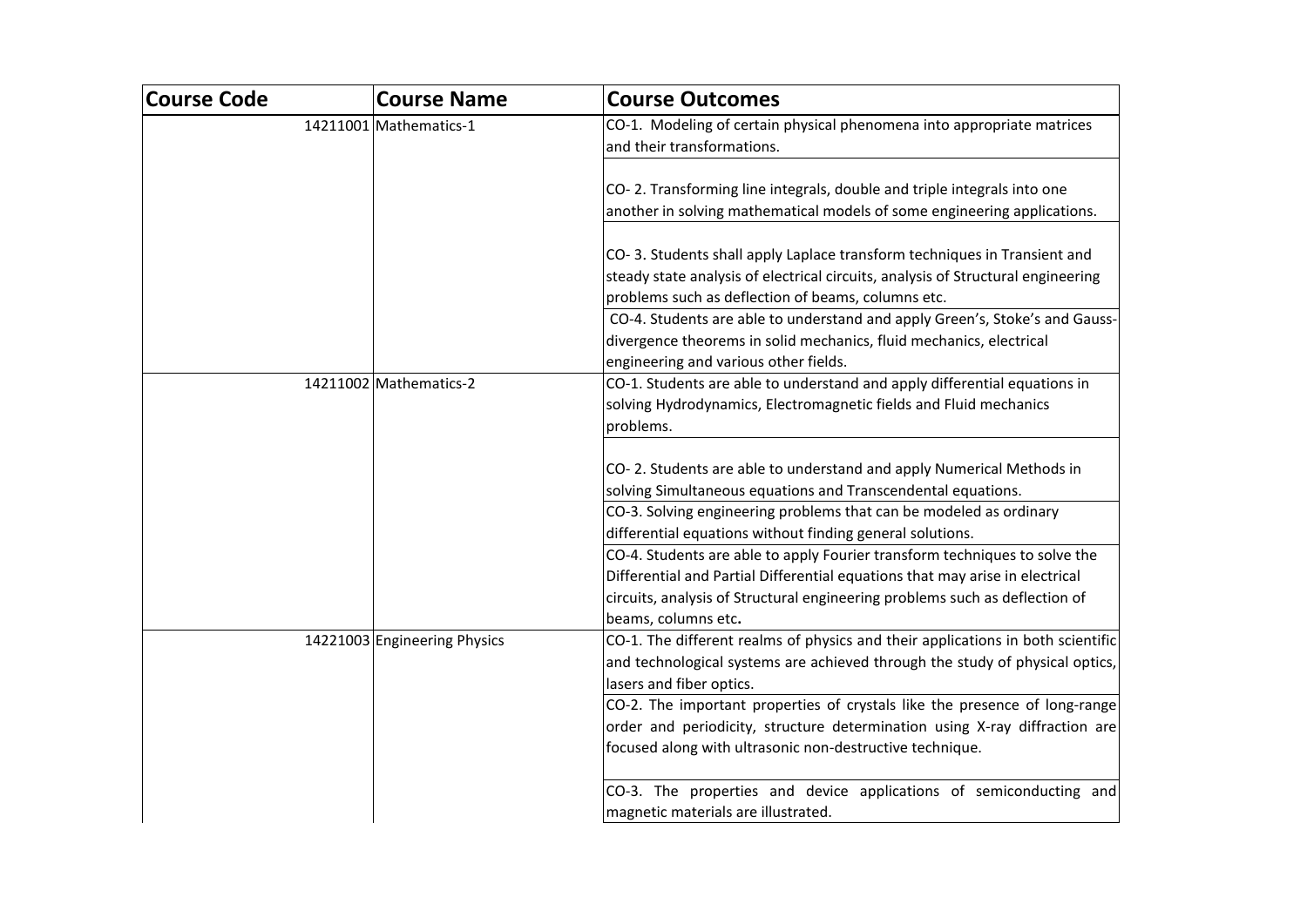|                                | CO-4.The importance of super conducting materials and Nano-Materials<br>along with their engineering applications is well elucidated        |
|--------------------------------|---------------------------------------------------------------------------------------------------------------------------------------------|
| 14231004 Engineering Chemistry | CO-1. Graduate will be able to apply the knowledge of chemistry to                                                                          |
|                                | identifying and addressing the problems of boilers in industry.                                                                             |
|                                | CO-2. Graduate will be able to appreciate the use of high polymers in<br>engineering uses.                                                  |
|                                | CO-3. Graduate will demonstrate the knowledge of Fuels and lubricating oils                                                                 |
|                                | in Engines.                                                                                                                                 |
|                                | CO-4. Graduate will be able to appreciate the appropriate analytical methods                                                                |
|                                | in chemical analysis using instrumentation.                                                                                                 |
| 14211002 Mathematics-II        | CO1: Acquire the concepts of Differential and partial differential equations                                                                |
|                                | CO2: Understand Fourier series and Fourier Transforms                                                                                       |
|                                | CO3: To be able to solve Numerical methods                                                                                                  |
|                                | CO4: Apply them in solving Engineering problems where analytical methods                                                                    |
| 14211004 Engineering Chemistry | CO1: Strengthen the fundamentals of chemistry and build interface of<br>theoretical concepts with their industrial/Engineering applications |
|                                | CO2: Learn the concepts related to water, selection of polymers, lubricants<br>and their applications                                       |
|                                | CO3: To learn about Energy Sources like solid, liquid and gaseous fuels                                                                     |
|                                | CO4: To get the knowledge about Cement, refractories, propertoes of<br>lubricants and handling of rocket propellants                        |
| 14211005 English               | CO1: Improve proficiency in English Language and fluency in expression                                                                      |
|                                | CO2: To emphasise on the skills of LSRW                                                                                                     |
|                                | CO3: To develop study skills and communication skills in formal and informal                                                                |
|                                | situations                                                                                                                                  |
|                                | CO4: To develop good writing skills in English                                                                                              |
| 14211006 Engineering Drawing   | CO1: To learn fundamentals of Engineering drawings as per the International                                                                 |
|                                | stan                                                                                                                                        |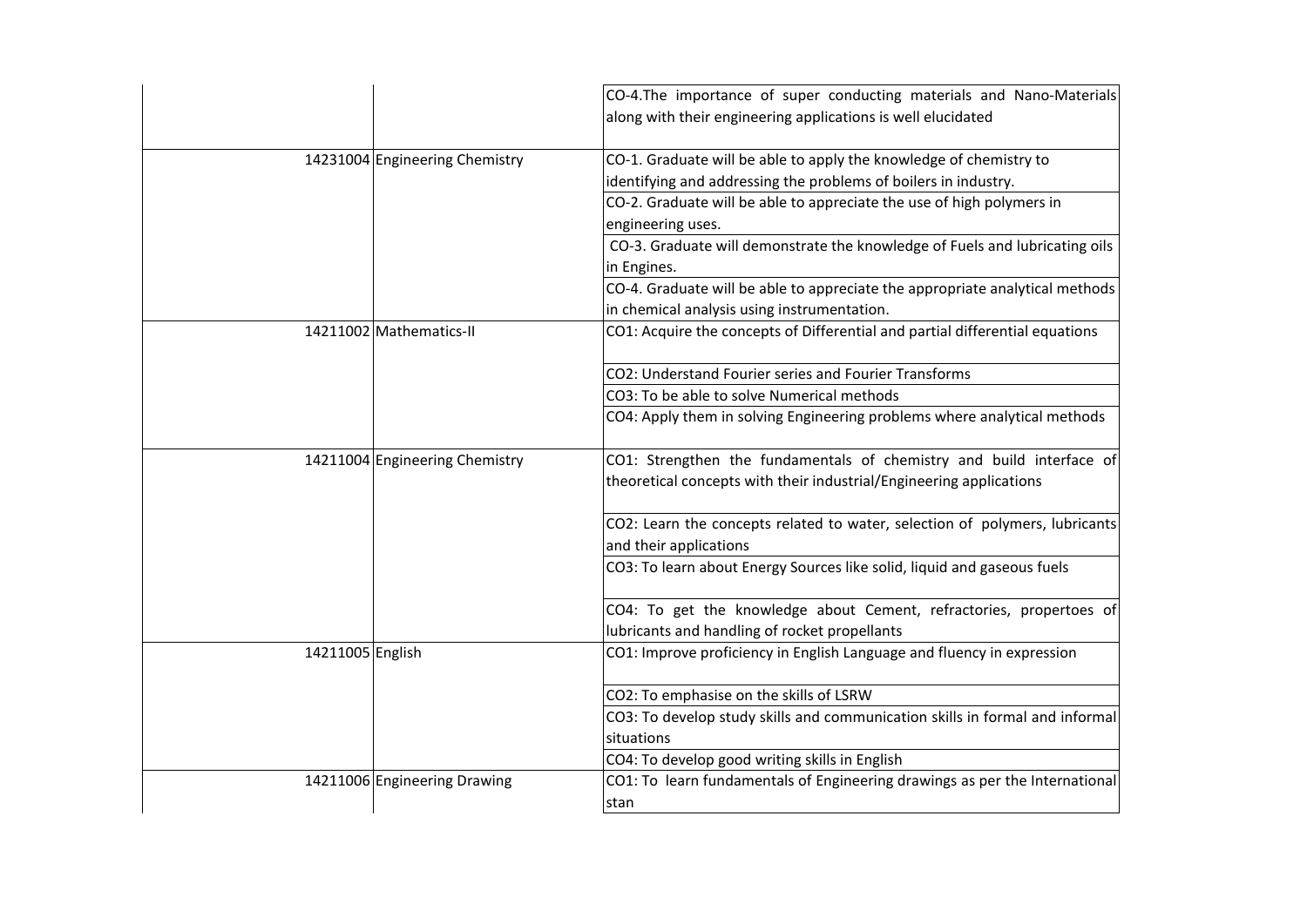|                                   | CO2: Study the principles of Projections of Points, Lines and Solids                                                                              |
|-----------------------------------|---------------------------------------------------------------------------------------------------------------------------------------------------|
|                                   | CO3: To know how to develop surfaces of regular solids-Prism, Cylinder,                                                                           |
|                                   | Pyramid, Cone and their sectional parts                                                                                                           |
|                                   | CO4: Apply the programming skills in academic and future Industrial projects                                                                      |
| 14211008 Engineering Workshop     | CO1: Learn Trades of exercise such as Carpentry, Fitting, Sheet metal shop,                                                                       |
|                                   | House-wiring and Foundry and welding                                                                                                              |
|                                   | CO2: To gain the knowledge of Trads of demonstration like Plumbing,                                                                               |
|                                   | Machine Shop and Metal Cutting                                                                                                                    |
|                                   | CO3: Study the fundamentals of digita computer                                                                                                    |
|                                   | CO4: To get acquaintance with Installation of Operating System and creation                                                                       |
|                                   | of documents using word processor, browsing of Internet                                                                                           |
| 14211009 Programming in C Lab     | CO1: Practice DOS and LINUX commands necessary for C Language                                                                                     |
|                                   | CO2: Write, edit Debug, compile and execute sample C programs                                                                                     |
|                                   | CO3: Write and execute programs to solve various mathematical programs                                                                            |
|                                   | CO4: To develop and execute C programs using Strings and Pointers                                                                                 |
| 14211010 Engineering Sciences Lab | CO1: Study the magnetic field along the axis of coil carrying coil using                                                                          |
|                                   | Stewart-Gee's method                                                                                                                              |
|                                   | CO2: Learn to use spectrometer and Torsional pendulum                                                                                             |
|                                   | CO3: Determine the energy gap of a pn-juction                                                                                                     |
|                                   | CO4: Get exposure to tools like Analytical Balance, pH meter, Viscometer,<br>conductometer and Bomb Calorimeter to perform experiments related to |
|                                   | Water Analysis, Conductometric titrations, Titrimetry and study of physical<br>properties like viscosity and calorific value of fuel              |
| 14211011 English Language and     | CO1: Develop Listening Skills                                                                                                                     |
| <b>Communication Skills Lab</b>   | CO2: Phonetics                                                                                                                                    |
|                                   | CO3: Get good Telephone skills                                                                                                                    |
|                                   | CO4: Participate in debates and Group Discussions                                                                                                 |
| 14212101 Mathematics-3            | CO1: Study about special function ns like Beta Function nd Gamma Function                                                                         |
|                                   | and their properties                                                                                                                              |
|                                   | CO2: Get understanding of functions of Complex Variables                                                                                          |
|                                   | CO3: Learn the concepts relgated to Complex Integration                                                                                           |
|                                   |                                                                                                                                                   |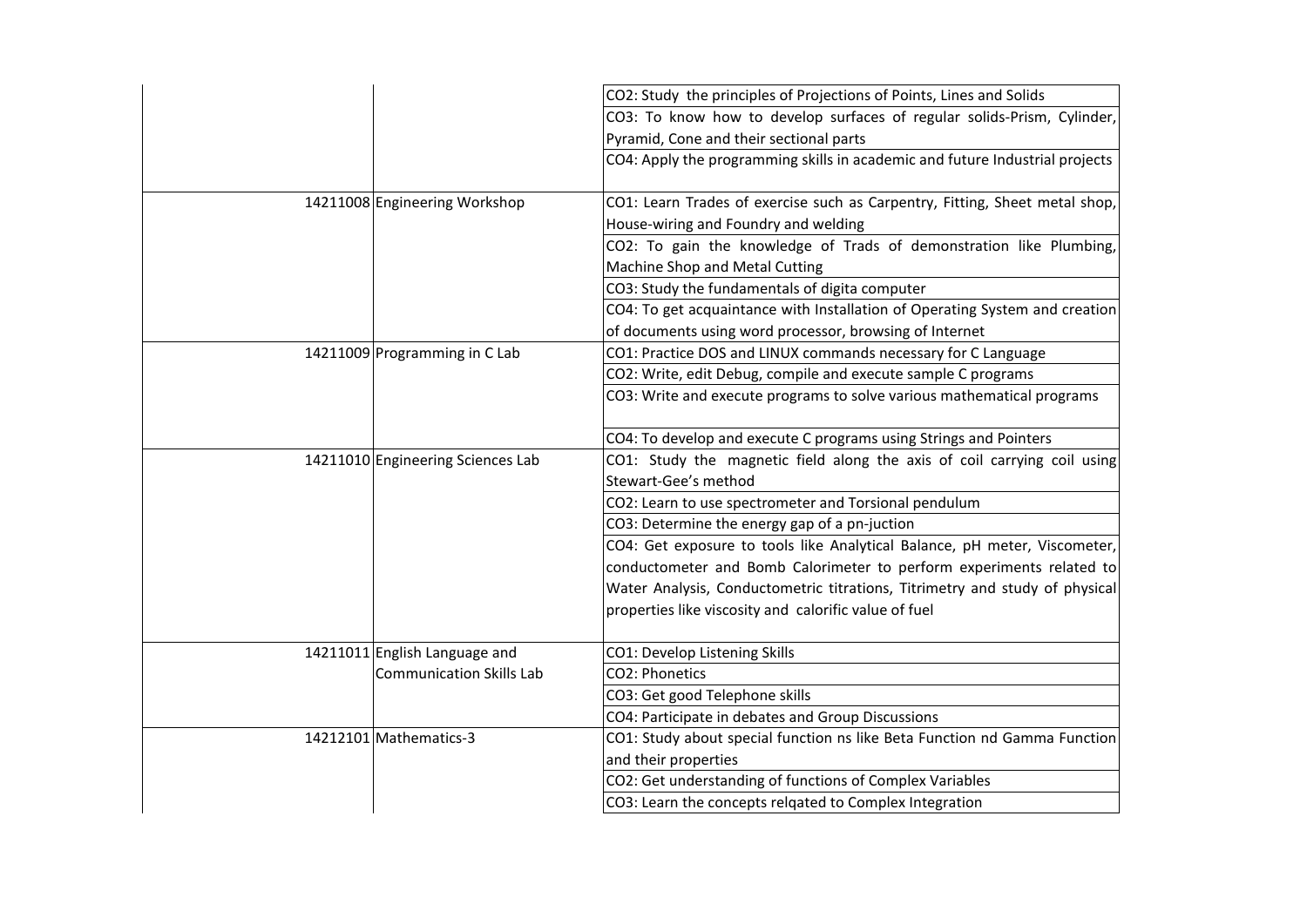|                                          | CO4: Evaluate residues by formula                                                |
|------------------------------------------|----------------------------------------------------------------------------------|
| 14012102 Environmental Studies           | CO1: Get the knowledge of various Natural Resources like Forest, Water,          |
|                                          | Mineral and Food resources                                                       |
|                                          | CO2: To understand the concepts of ecosystems suchas Forest, Grassland,          |
|                                          | Desert and Aquatic ecosystems                                                    |
|                                          | CO3: Get understanding of Environmental Pollution and Human Pollution            |
|                                          | and their control and solid waste management                                     |
|                                          | CO4: Get awareness of social issues and Environmental Ethics                     |
| 14022103 Electrical Circuits & Networks  | CO1: Getting introduction to basic concepts of Electrical Circuits like types of |
|                                          | voltage and current sources, R-L-C elements, Kirchhoff's laws, etc               |
|                                          |                                                                                  |
|                                          | CO2: Various terminology and notations related to Single Phase AC circuits,      |
|                                          | and DC Excitation Techniques                                                     |
|                                          | CO3: Steady state analysis of AC circuits using Mesh and Nodal Analysis          |
|                                          |                                                                                  |
|                                          | CO4: Study about Series and Parallel Resonance and Locus diagrams                |
| 14022104 Electronic Devices and Circuits | CO1: Apply the knowledge of basic semiconductor material to understand           |
|                                          | advanced analog circuits                                                         |
|                                          | CO2: Acquire the knowledge of various types of semiconductor diodes,             |
|                                          | characteristics and their applications                                           |
|                                          | CO3: Learn the principles of operation of BJTs and FETs                          |
|                                          | CO4: Analyze various circuit configurations and biasing circuits of BJTs and     |
|                                          | FETs that are useful in future design applications                               |
| 14022105 Signals and Systems             | CO1: Get acquaintance witht Frequency domain representation of different         |
|                                          | types of signalss which is essential to analyze and design advanced              |
|                                          | communication systems                                                            |
|                                          | CO2: Apply the Laplace transform to analyze and design continuous-time and       |
|                                          | discrete-time signals and systems                                                |
|                                          | CO3: Use the knowledge of Discrete Time Signals and Systems in digital signal    |
|                                          | processing applications                                                          |
|                                          | CO4: Develop mathematical skills to solve problems involving convolution,        |
|                                          | filtering, modulation and sampling                                               |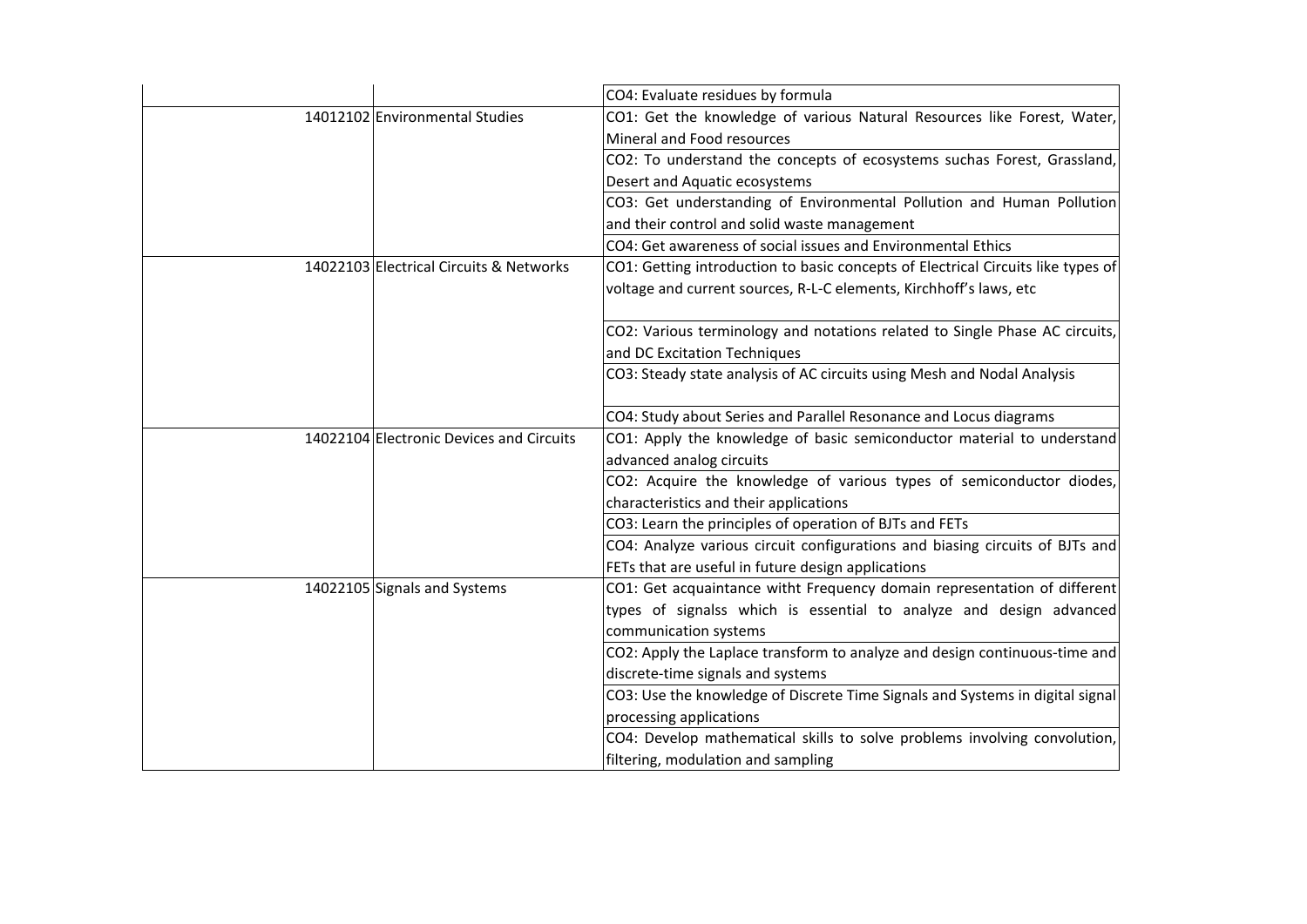| 14022106 Switching Theory and Logic             | CO1: Learn the concepts of number systems, Boolean Algebra and K-Maps                                        |
|-------------------------------------------------|--------------------------------------------------------------------------------------------------------------|
| Design                                          | that are essential to minimize the logical functions in the design and                                       |
|                                                 | development of digital systems                                                                               |
|                                                 | CO2: Design and develop various combinational and sequential circuits                                        |
|                                                 |                                                                                                              |
|                                                 | CO3: Demonstrate the ability to realize Switching functions using                                            |
|                                                 | Programmable Logic Devices                                                                                   |
|                                                 | CO4: Solve engineering problems pertaining to Digital Electronics and arrive<br>at solutions                 |
| 14022107 Basic Simulation Lab (using<br>MATLAB) | CO1: Generate various periodic and aperiodic signals and sequences                                           |
|                                                 | CO2: Perform mathematical operations using MATLAB software                                                   |
|                                                 | CO3: Learn how to find Convolution, Autocorrelation and Cross correlation in                                 |
|                                                 | signal processing applications                                                                               |
|                                                 | CO4: Use Fourier Transforms and Lapalace Transforms in computing                                             |
|                                                 | responses of LTI s for different signals and plot pole-zer maps                                              |
| 14022108 Electronic Devices & Circuits Lab      | CO1: Gain practical knowledge of the principles of operation and                                             |
|                                                 | characteristics of pn-diodes, Zener diodes, Photodiode and Phototransistor                                   |
|                                                 | CO2: Analyze and design pn-diode Rectifier circuits                                                          |
|                                                 | CO3: Design BJT & FET Amplifiers and analyze their frequency response                                        |
|                                                 | CO4: Demonstrate the knowledge in LED, SCR and UJT in future applications                                    |
|                                                 | (Ex: 7 segment display using LED, SCR Control circuits and UJT relaxation<br>oscillator, etc.)               |
|                                                 | 14252201 Managerial Economics & Financial CO1: Know what is Managerial Economics and its relation with other |
| Analysis                                        | disciplines                                                                                                  |
|                                                 | CO2: Study about theory of Production and Costing                                                            |
|                                                 | CO3: Getting familiarity with market and Pricing Policies                                                    |
|                                                 | CO4: get the knowledge of Business Organizations, New environments and                                       |
|                                                 | costing                                                                                                      |
| 14022202 Principles of Electrical               | CO1: Performing Transient Analysis for RL, RC Series and RLC Circuits for DC                                 |
| Engineering                                     | excitations                                                                                                  |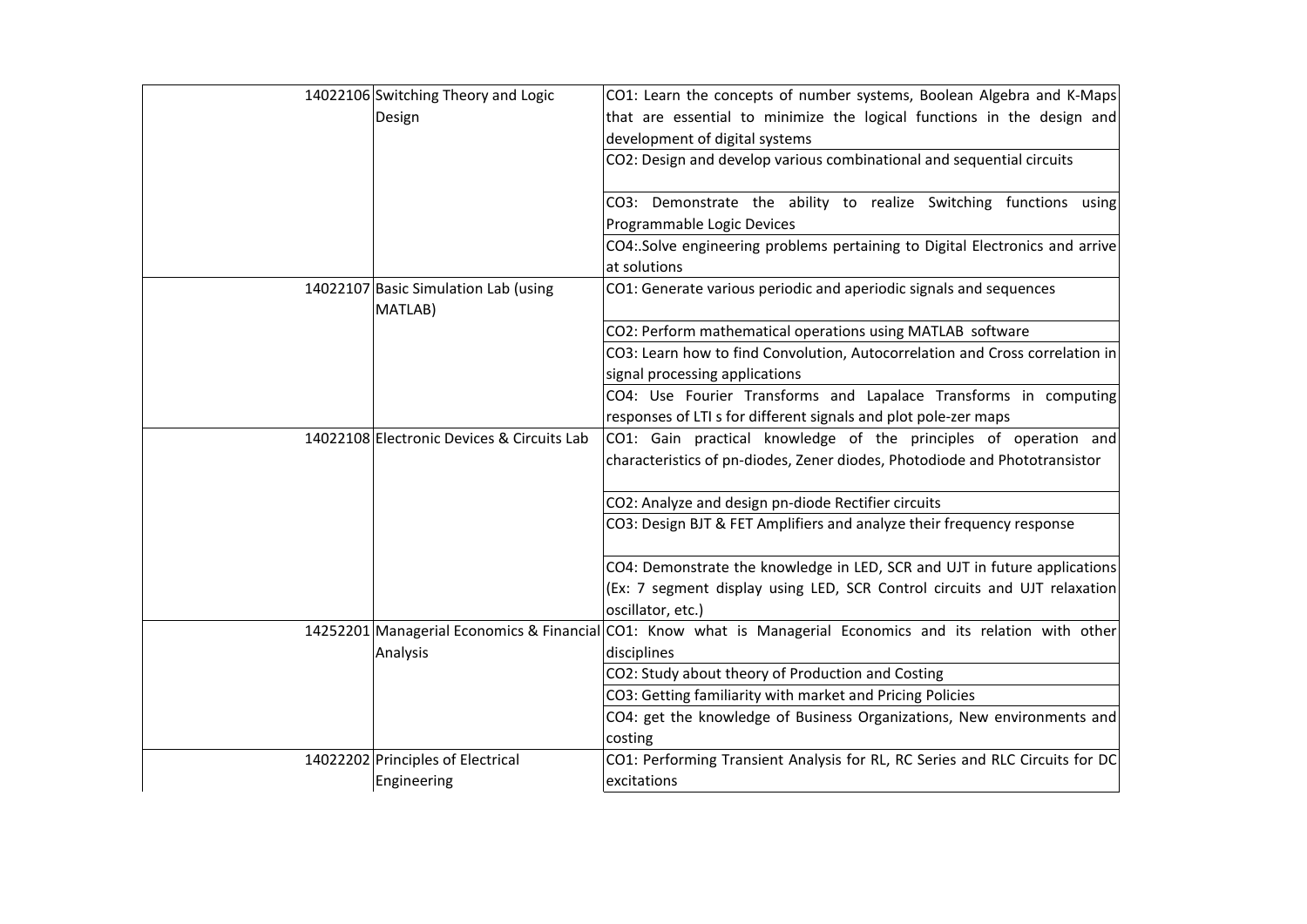| 14022203 Electronic Circuit Analysis                           | CO2: Analyze two port networks using Admittance, Hybrid and Transmission<br>Parameters<br>CO3:Study and analysis of single Phase Transformers, OC and SC Tests,<br>Efficiency and regulation<br>CO4:Know about Constructional features of salient and non-salient pole type<br>machines<br>CO1: Study various characteristic features of BJT Amplifiers<br>CO2: Design various single stage and multi-stage BJT and FET Amplifiers                                     |
|----------------------------------------------------------------|------------------------------------------------------------------------------------------------------------------------------------------------------------------------------------------------------------------------------------------------------------------------------------------------------------------------------------------------------------------------------------------------------------------------------------------------------------------------|
|                                                                | CO3: Demonstrate their knowledge in the design of Feedback amplifiers and<br>Oscillators<br>CO4: Perform analysis of various tuned amplifiers and Power Amplifiers                                                                                                                                                                                                                                                                                                     |
| 14022204 Pulse and Digital Circuits                            | CO1: Demonstrate knowledge in constructing and analyzing linear and non-<br>linear wave shaping circuits                                                                                                                                                                                                                                                                                                                                                               |
|                                                                | CO2: Use of Logic gates and Sampling gates to develop digital systems<br>CO3: Design and Develop Switching Circuits and Multivibrator Circuits                                                                                                                                                                                                                                                                                                                         |
|                                                                | CO4: Distinguish among various logic families and Select the appropriate one<br>for an application                                                                                                                                                                                                                                                                                                                                                                     |
| 14022205 Electromagnetic Theory &<br><b>Transmission Lines</b> | CO1: Solve different problems related to Electromagnetic fields<br>CO2: Analyze the boundary conditions for different mediums like Dielectric<br>to Dielectric, Dielectric to Conductor interfaces<br>CO3: Implement the Maxwell's equations in Electromagnetic field theory and<br>analyze the various parameters and characteristics of the EM waves<br>CO4: Apply knowledge for solving engineering problems related to Reflection<br>and Refraction of plane waves |
| 14022206 Probability Theory & Stochastic<br>Processes          | CO1: This course enables students to interpret probability by modeling<br>sample<br>CO2: They can apply various random processes like Gaussian, Exponential,<br>Uniform and Poisson processes experimentally<br>CO3: Compute PSD of Random process                                                                                                                                                                                                                     |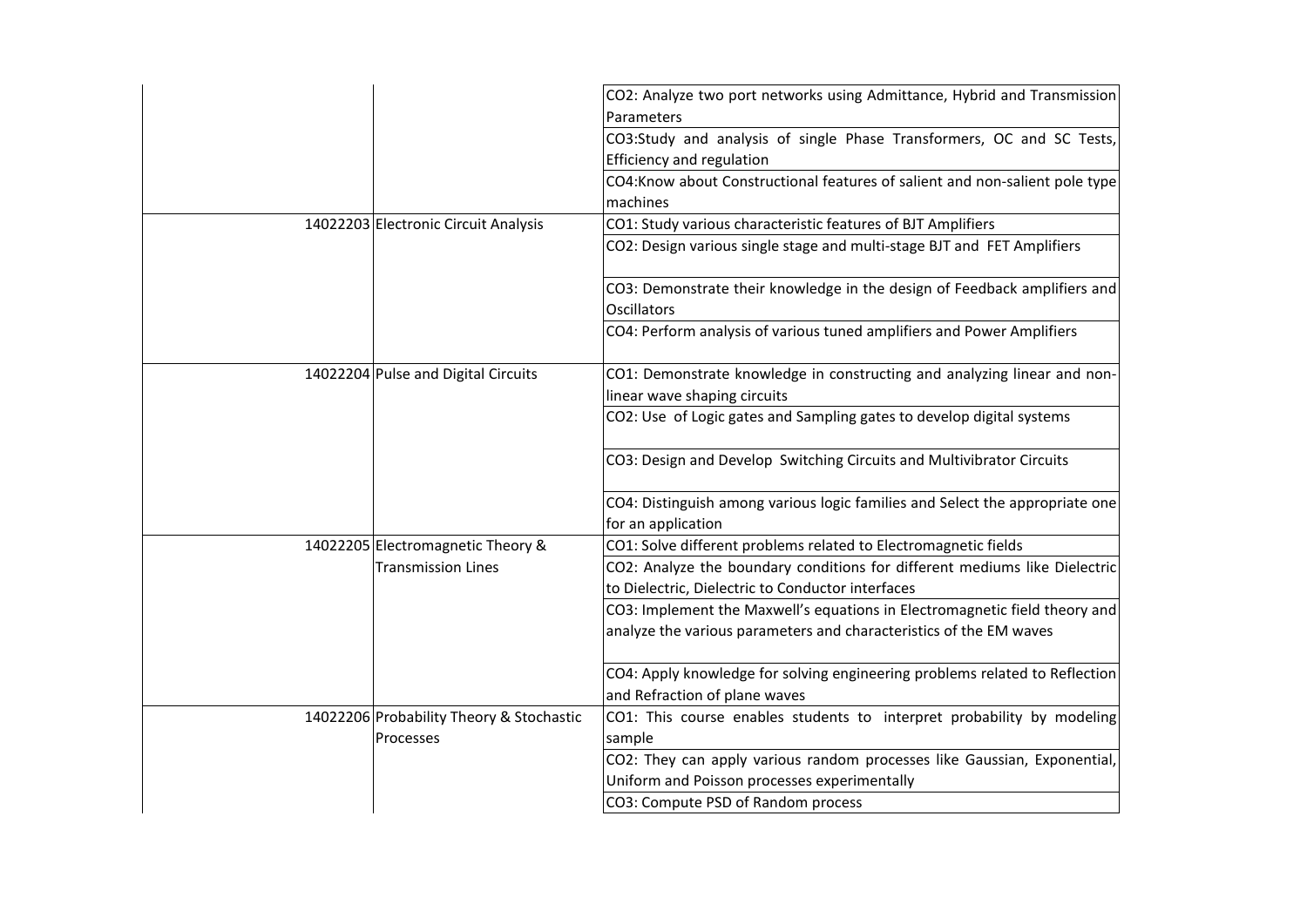|                                          | CO4: Design solutions for complex engineering problems involving random<br>processes                                                                         |
|------------------------------------------|--------------------------------------------------------------------------------------------------------------------------------------------------------------|
| 14022207 Electronic Circuit Analysis Lab | CO1: Practically verify various Electronic Circuis                                                                                                           |
|                                          | CO2: Design and simulate (using advanced tools they will use in research and<br>industrial applications) single stage and multi-stage BJT and FET Amplifiers |
|                                          | CO3: Demonstrate their knowledge of design and simulation related to<br>Feedback amplifiers and Oscillators                                                  |
|                                          | CO4: Perform analysis of various tuned amplifiers and Power Amplifiers by<br>design and simulation                                                           |
| 14122208 Electrical Engineering Lab      | CO1: This course provides understanding of Network Theorems and Network<br>parameters                                                                        |
|                                          | CO2: Students can verify Kirchhof's laws and various theorems related to<br>electrical networks                                                              |
|                                          | CO3: Students can learn magnetization characteristics of DC shunt motor                                                                                      |
|                                          | CO4: They perform Swinburne's Test on DC motor or Generator and Break<br>test on DC motor                                                                    |
| 14043101 Analog Communications           | CO1: Get good knowledge of various Amplitude modulation and<br>demodulation system needed in the development of any Communication<br>System                  |
|                                          | CO2: Design and apply AM and FM Transmitters, and TDM and FDM systems<br>in analog communication Sytems                                                      |
|                                          | CO3: Demonstrate the ability to perform power and noise calculations                                                                                         |
|                                          | CO4: Formulate and solve problems in analog communication systems                                                                                            |
| 14043102 Linear IC Applications          | CO1: Apply OP-AMPs in various IC applications                                                                                                                |
|                                          | CO2: Use the knowledge of DC and AC characteristics of operational<br>amplifiers that are essential in design and simulation of analog systems.              |
|                                          | CO3: Apply multivibrator circuits using OP-AMPs and 555 timers and study<br>the applications of Phase Locked Loops in Communication Systems.                 |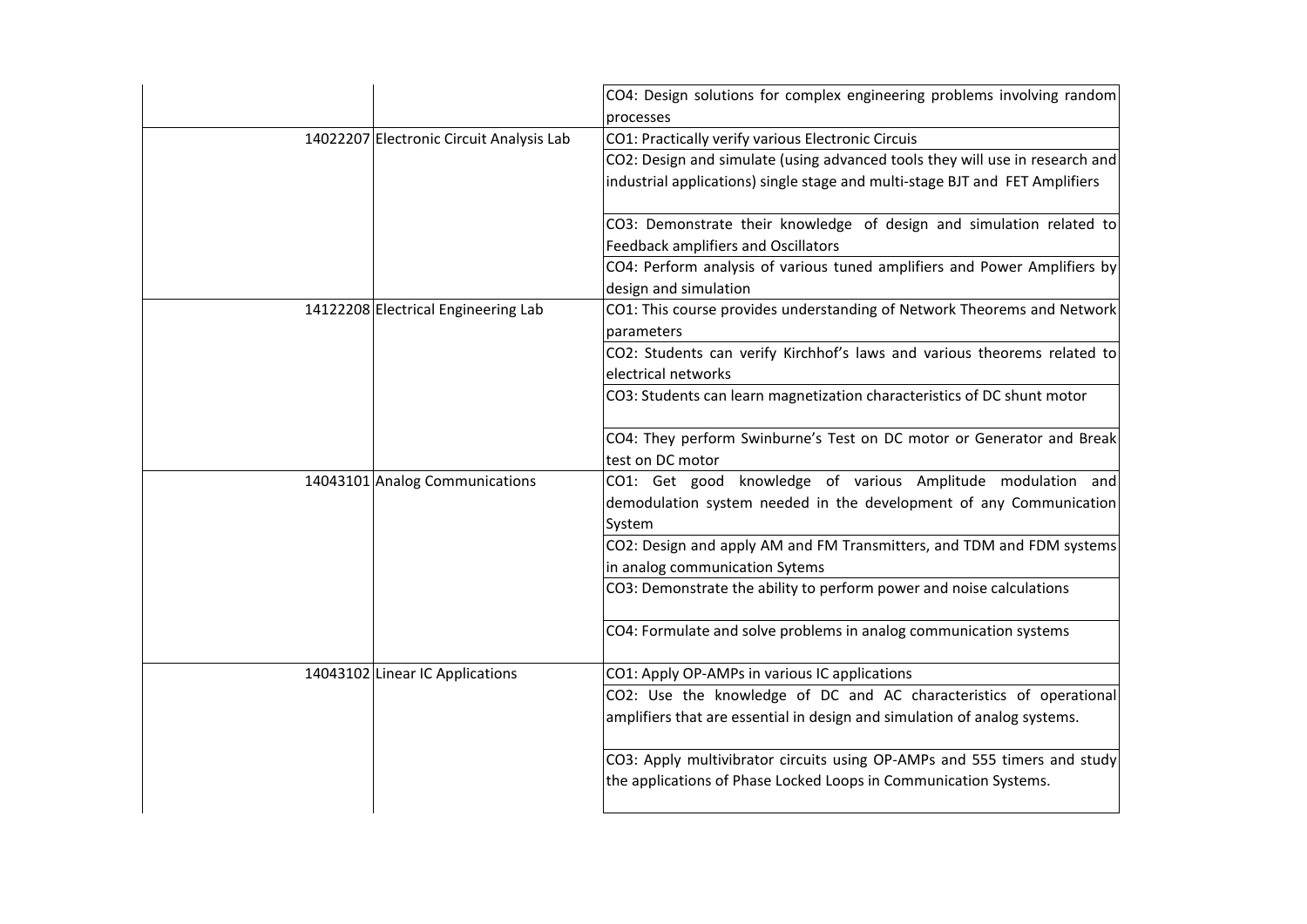|                                       | CO4: Design and analyze DAC, ADC or Active Analog Filter circuits in the<br>development of Instrumentation and Control Systems |
|---------------------------------------|--------------------------------------------------------------------------------------------------------------------------------|
| 14023103 Control Systems              | CO1: This course provides the knowledge of Modelling, principles and<br>applications of Control Systems                        |
|                                       | CO2: Students will be able to perform Time domain and frequency                                                                |
|                                       | CO3: They learn stability and Root Locus criteria                                                                              |
|                                       | CO4: They get familiarity with Compensation Techniques for Linear<br>control systems                                           |
| 14043104 Antenna and wave propagation | CO1: Apply the antenna basics to analyze different antennas practically                                                        |
|                                       | CO2: Analyze different antenna Arrays, VHF, UHF and micro wave antennas.                                                       |
|                                       | CO3: Solve engineering problems with wide range of solutions in antennas                                                       |
|                                       | and wave propagation.                                                                                                          |
|                                       | CO4: Apply the knowledge of antenna measurements and wave propagation                                                          |
|                                       | concepts in antenna design                                                                                                     |
| 14053112 Computer Organization        | CO1: Acquire the knowledge of Digital Computer Hardware that is essential                                                      |
|                                       | for a student of any branch of Engineering                                                                                     |
|                                       | CO2: : Learn the basic concepts of various units of computer which is<br>essential in all fields of Engineering and Science    |
|                                       | CO3: Use their knowledge in Embedded system Applications which are<br>common for the fields "CSE" and "ECE"                    |
|                                       | CO4: They can use these concepts as "Domain Knowledge" for various                                                             |
|                                       | industrial applications                                                                                                        |
| 14043106 Digital IC Applications      | CO1: Able to use computer-aided tools for development of complex digital                                                       |
|                                       | logic circuits                                                                                                                 |
|                                       | CO2: Able to model, simulate, verify, analyze and synthesize with HDL.                                                         |
|                                       | CO3: Able to design and prototype with standard cell technology and<br>programmable logic.                                     |
|                                       | CO4: Able to design tests for digital logic circuits, and design for testability                                               |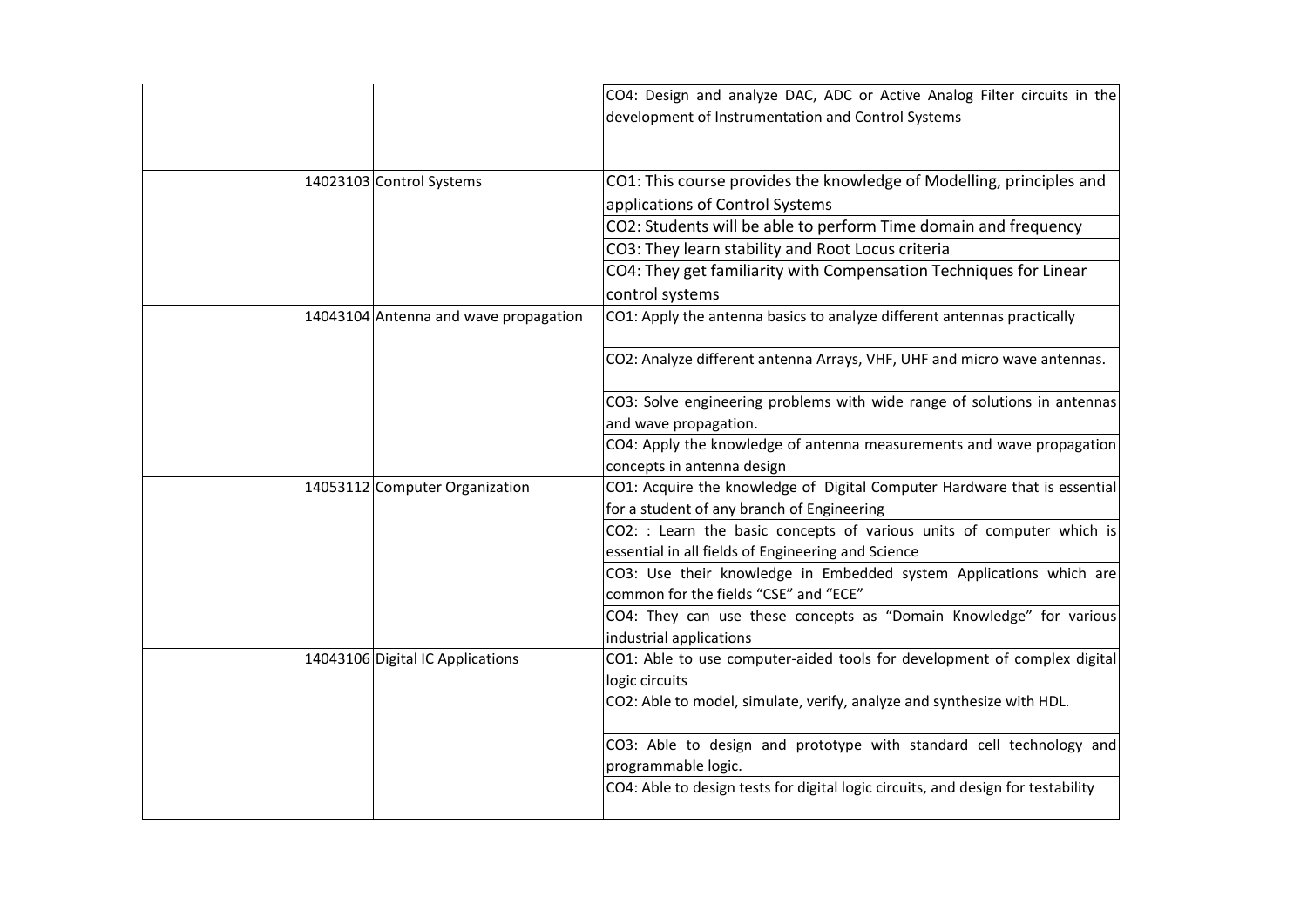| 14213107 | Advanced English Language<br>Communication skills lab | CO1: The course will enable the students to perform Intensive reading to<br>improve comprehension and communication                                                                                                                                                                                                                                                                                                                                                                   |
|----------|-------------------------------------------------------|---------------------------------------------------------------------------------------------------------------------------------------------------------------------------------------------------------------------------------------------------------------------------------------------------------------------------------------------------------------------------------------------------------------------------------------------------------------------------------------|
|          |                                                       | CO2: It provides the concepts of attentive listening                                                                                                                                                                                                                                                                                                                                                                                                                                  |
|          |                                                       | CO3: Students get the technical writing skills that will be useful for writing<br>their project reports, prepare their resumes and other technical reports<br>CO4: They acquire the effective presentation skills that will be needed in<br>their interviews and their jobs                                                                                                                                                                                                           |
|          | 14043108 Pulse & Digital Circuits Lab                 | • CO1: Design and analyze non-linear wave shaping circuits like clippers and                                                                                                                                                                                                                                                                                                                                                                                                          |
|          |                                                       | clampers and waveform generators<br>. CO2: Design sequential and combinational circuits using logic gates and flip-<br>flops.<br>• CO3: Understand the switching characteristics of transistors essential in the<br>design of switching circuits<br>• CO4: Design and analyze multivibrators using transistors.<br>CO5: Design and analyze circuits like Schmitt Trigger, UJT relaxation<br>oscillators, bootstrap sweep circuits and constant current sweep generator<br>(using BJT) |
|          | 14043202 Microprocessors & Interfacing                | . CO1: This course describes the Architecture and instruction set of 8085<br>and 8086 Microprocessors<br>. CO2: Students get the ability to write programs and execute using 8086                                                                                                                                                                                                                                                                                                     |
|          |                                                       | Microprocessor.<br>. CO3: They know about data transfer schemes and Interface the 8086<br>Microprocessor to the outside world<br>• CO4: Design and develop Microprocessor and also Microcontroller based<br>Systems for various applications<br>• CO5: They acquire the knowledge of Microcontroller architecture and<br>programming                                                                                                                                                  |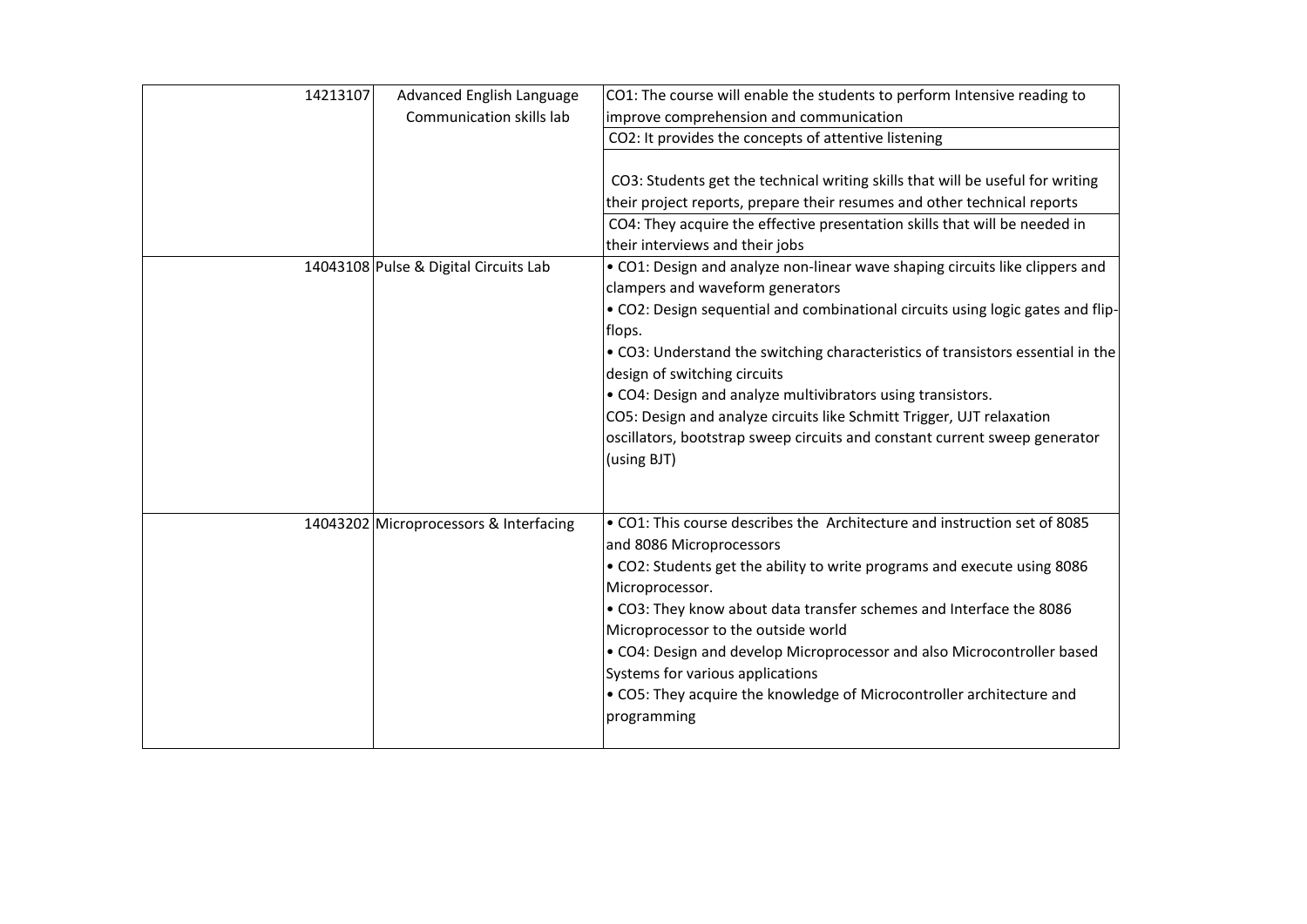| 14043203 Microwave Engineering            | • CO1: Implement Wave guide and Microwave components for various<br>applications.<br>• CO2: Analyze various micro Wave Oscillators and Amplifiers<br>• CO3: Know the significance, types and characteristics of the slow wave<br>structures used for transmission of microwave frequencies.<br>• CO4: Perform Microwave measurements                                                                                                                                                                                                                                             |
|-------------------------------------------|----------------------------------------------------------------------------------------------------------------------------------------------------------------------------------------------------------------------------------------------------------------------------------------------------------------------------------------------------------------------------------------------------------------------------------------------------------------------------------------------------------------------------------------------------------------------------------|
| 14043204 Digital Signal Processing        | • CO1: Get the knowledge of discrete time signals and systems<br>• CO2: Write algorithms for Fast Fourier Transforms<br>• CO3: Apply Z-Transforms in digital system design<br>• CO4: Realize Digital Filters                                                                                                                                                                                                                                                                                                                                                                     |
| 14043205 VLSI Design                      | . CO1: Acquire the knowledge of IC fabrication techniques used in IC<br>foundries, where ICs are manufactured using MOS, PMOS, NMOS, CMOS &<br><b>BiCMOS technologies</b><br>. CO2: To calculate electrical properties of MOS circuits such as Ids - Vds<br>relationship, gm, figure of merit, sheet resistance, area capacitance<br>. CO3: Design and simulate the analog/digital circuits required for a specific<br>application, using CMOS technology<br>• CO4: Apply appropriate testing techniques and testing tools effectively in<br>the context of testing designed ICs |
| $14053212$ Data structures (Elective - I) | • CO1: Get thorough understanding of Abstract Data Types, primitive & non-<br>primitive, and linear and non-linear data structures<br>• CO2: Designf Arrays and Linked lists<br>• CO3: Apply Trees and Graphs<br>• CO4: Select appropriate searching technique and sorting technique                                                                                                                                                                                                                                                                                             |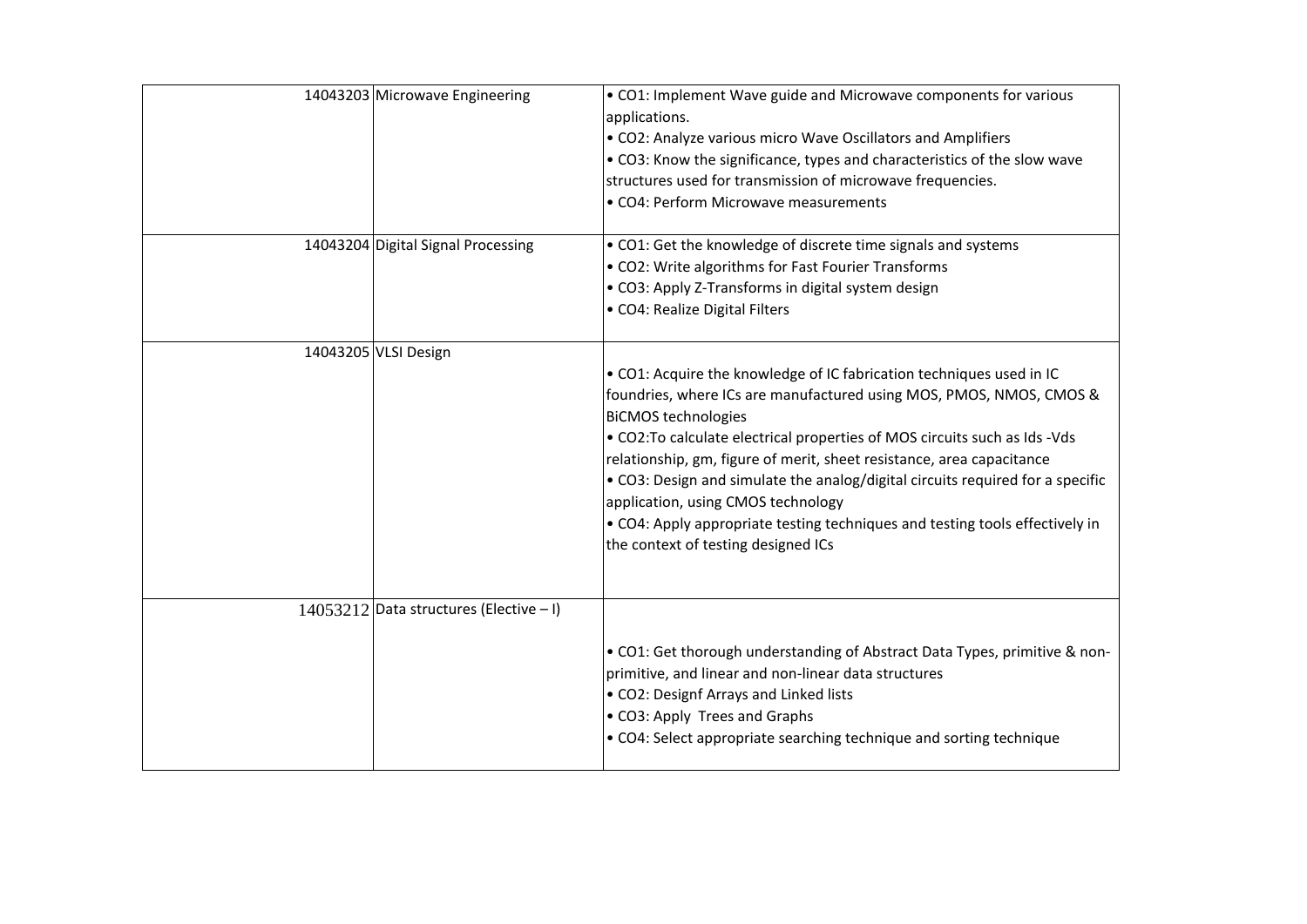| 14053213 Computer Networks (Elective - I)     | • CO1: This course describes and distinguishes between OSI and TCP/IP<br>reference models and introduces various types of Networks<br>. CO2: It describes various layers of the reference models<br>. CO3: Students get familiarity with the concepts of DNS, E-mail and<br>multimedia<br>• CO4: They grasp the concepts-Cryptography and Firewalls                                                                                                            |
|-----------------------------------------------|----------------------------------------------------------------------------------------------------------------------------------------------------------------------------------------------------------------------------------------------------------------------------------------------------------------------------------------------------------------------------------------------------------------------------------------------------------------|
| 14053214 Database Management Systems (E       | CO1: Draw an efficient E-R diagram, which is the basic and essential step in<br>academic or Industrial Software project<br>. CO2: Apply Relational Model and SQL for the most widely used relational<br>databases<br>• CO3: Apply Normalization Techniques for database administration<br>• CO5: Demonstrate the ability to perform Query Processing and Transaction<br>Management                                                                             |
| 14043206 Communication Engineering Lab        | • CO1: Use the knowledge of Amplitude, Frequency and Pulse Modulation<br>Sytems in developing analog Communication sytems<br>. CO2: Use the knowledge of TDM, PCM, Delta Modulation, FSK, PSK,<br>DPSK, QPSK in developing Digital Communication sytems<br>. CO3: Perform measurements like Sensitivity, Selectivity and Fidelity of<br>Communication subsystems and sytems<br>• CO4: Use test equipment to test various communication systems they<br>develop |
| 14043207 Linear and Digital IC Applications L | • CO1: Develop applications using OP-AMPs, PLLs and Timers<br>. CO2: Apply active filters (LPF and HPF) in analog applications and VCO (IC<br>566) and Voltage Regulator (IC 723) needed in many Electronic applications<br>. CO3: Design and simulation of Combinational and Sequential circuits using<br><b>VHDL</b><br>• CO4: Select and design appropriate data converters needed for analog and<br>digital circuits                                       |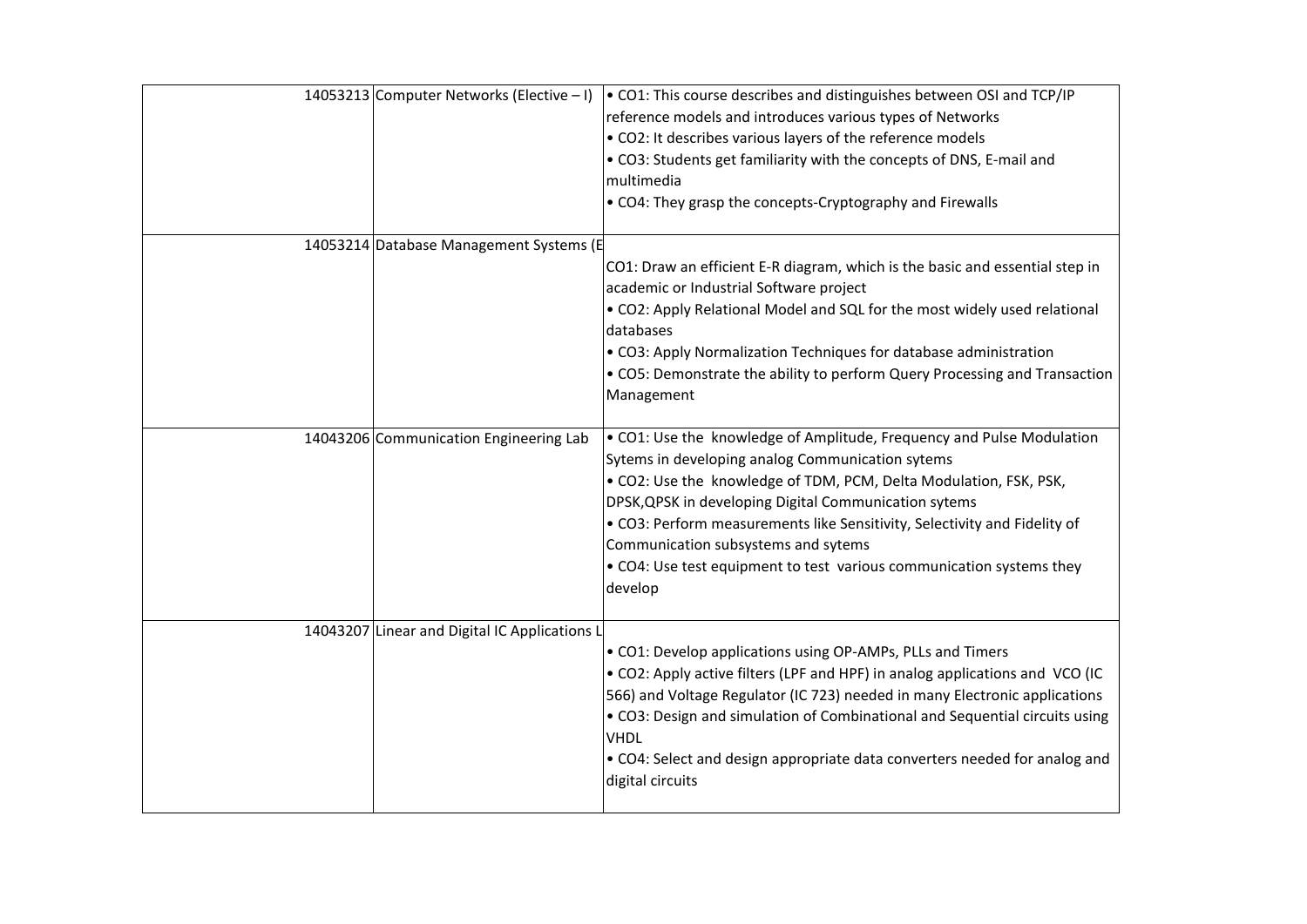| 14044102 Microcontrollers & Applications | . CO1: Ability to understand the general organisation of the 8051, PIC and<br>ARM microcontrollers.<br>. CO2: Ability to design, code and debugs assembly language programs to<br>implement simple programs.<br>. CO3: Ability to design and implement interfacing circuits for the 8051<br>microcontrollers.<br>• CO4: Use suitable interfaces for real time applications                                                                                                                   |
|------------------------------------------|----------------------------------------------------------------------------------------------------------------------------------------------------------------------------------------------------------------------------------------------------------------------------------------------------------------------------------------------------------------------------------------------------------------------------------------------------------------------------------------------|
|                                          | 14044103 Electronic Measurements and Insti • CO1: Learn how to use Signal Generators and Wave Analyzers in analog<br>and digital electronic applications<br>• CO2: Get the knowledge of different types of oscilloscopes<br>. CO3: Apply DC & AC bridges and Transducers in instrumentation for various<br>branches of Engineering<br>• CO4: Study the performance characteristics of instruments and<br>measurement procedures Which are essential in developing Instrumentation<br>systems |
| 14044104 Optical communications          | • CO1: Learn the Principles of Optical fibres and use Opto-electronic devices<br>in optical fibre communication systems<br>• CO2: Get a thorough knowledge of fibre fabrication, properties of fibres<br>and losses in optical fibres<br>• CO3: Learn various power launching schemes for coupling analog and<br>digital links and WDM concepts                                                                                                                                              |
| 14044105 RADAR Systems                   | . CO1: Acquire the knowledge of different types of Radars and their<br>operation<br>• CO2: Get acquaintance with different devices used in Radar design<br>• CO3: Solve problems related to different Radars<br>• CO4: Obtain the knowledge on Navigation systems                                                                                                                                                                                                                            |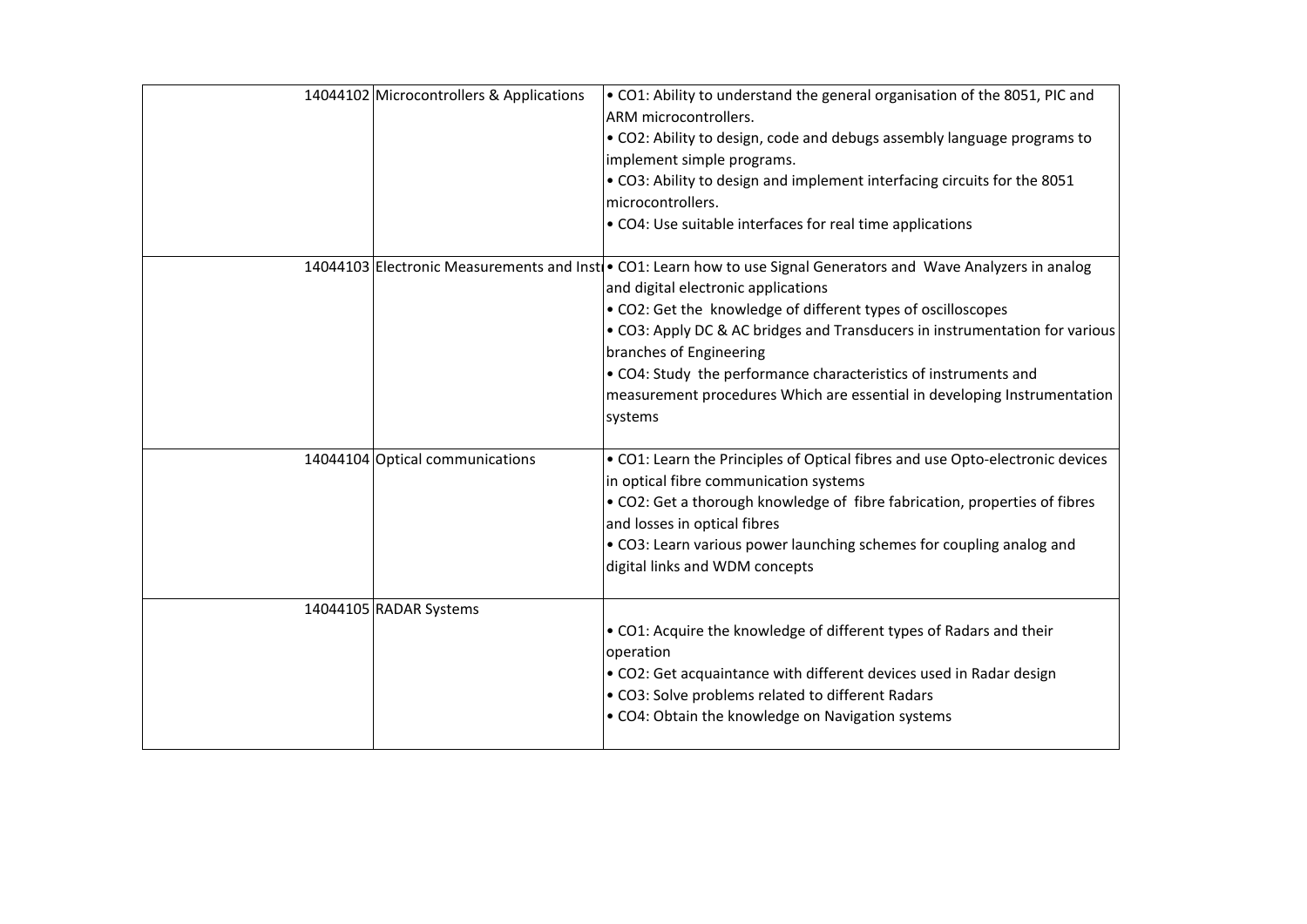| 14044106 Speech Processing (Elective)    |                                                                                                                                                                                                                                                                                                                                                                                                                                                                |
|------------------------------------------|----------------------------------------------------------------------------------------------------------------------------------------------------------------------------------------------------------------------------------------------------------------------------------------------------------------------------------------------------------------------------------------------------------------------------------------------------------------|
|                                          | • CO1: Model speech signal and applied in various applications<br>• CO2: Use various coding techniques to compress the speech signals<br>• CO3: Design the novel speech verification and recognition systems<br>• CO4: Apply Speech Enhancement Techniques in the reduction of noise in<br>speech communication system                                                                                                                                         |
|                                          | 14054112 OOPS through Java Programmi . CO1: Distinguish between Programming Paradigms of Conventional and<br><b>Object Oriented systems</b><br>• CO1: Apply the concepts of Object Oriented Programming and use them in<br>the development of Object Oriented Systems                                                                                                                                                                                          |
|                                          | • CO2: Use JAVA classes and packages in their academic and Industrial<br>Software projects<br>• CO3: Apply advanced concepts like Multithreading and Applets                                                                                                                                                                                                                                                                                                   |
| 14044107 Embedded Real Time Operating Sy | • CO1: Demonstrate the to develop Embedded sytems for Engineering,<br>Medicine, business and home applications<br>. CO2: Use Microcontrollers and Electronic design and automation (EDA)<br>tools<br>• CO3: Select appropriate Operating System and type size of Memory<br>required based on the application<br>• CO4: Use communication buses for device networks (serial and parallel)<br>and Program modelling concepts like DFG modeling and UML modelling |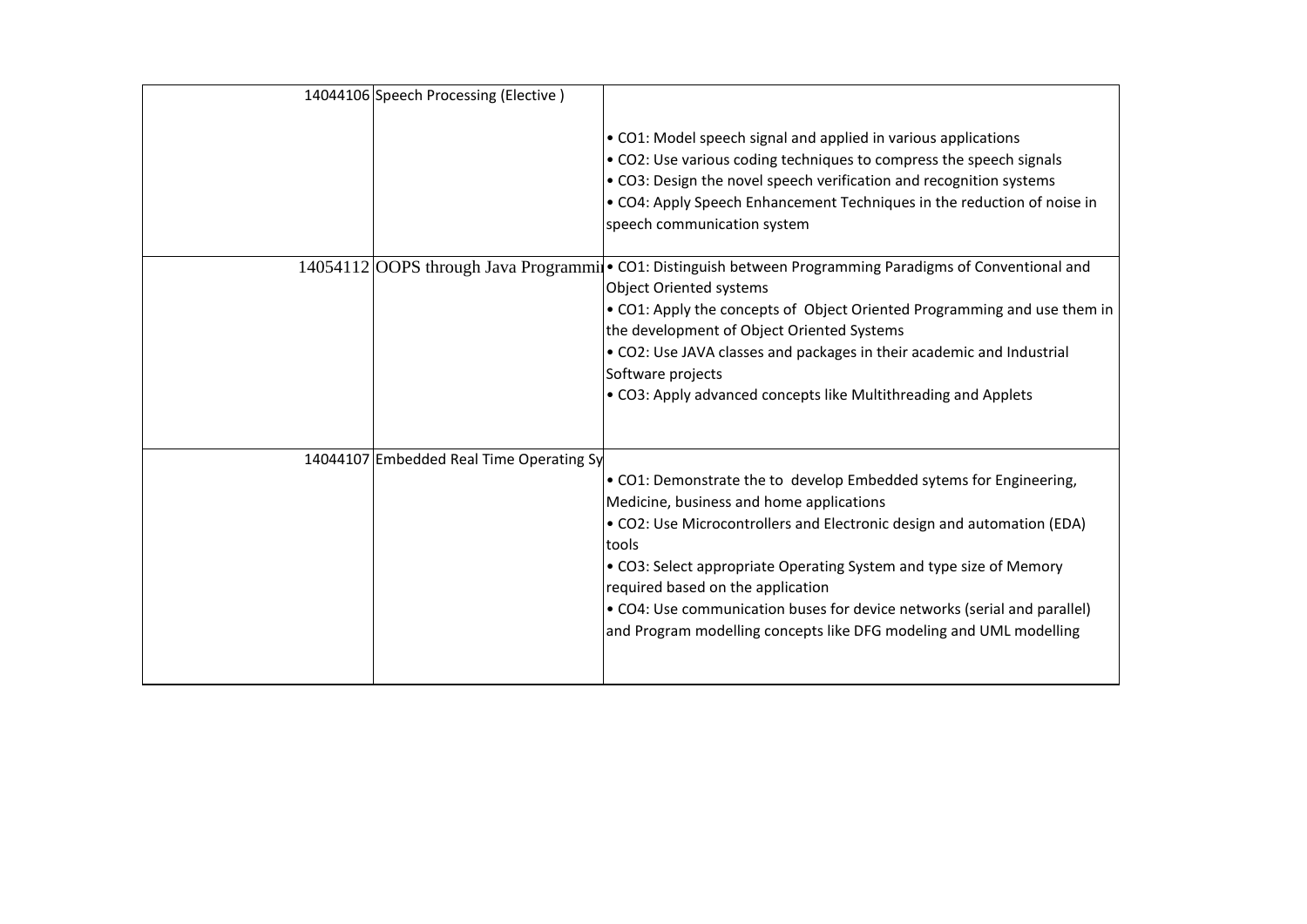| 14054108 Neural networks and Fuzzy Logic ( |                                                                                                                                                                                                                                                                                                                                                              |
|--------------------------------------------|--------------------------------------------------------------------------------------------------------------------------------------------------------------------------------------------------------------------------------------------------------------------------------------------------------------------------------------------------------------|
|                                            | • CO1: Gain the knowledge of Artificial Neural Networks based on neurons<br>• CO2: Work with Counter Propagation Networks and Rrecurrent Networks<br>and Bidirectional Associative Memory (BAM)<br>• CO3: Apply fuzzy systems, fuzzy relations and fuzzy measures<br>• CO4: Get familiarity with fuzzy associative memories (FAM) and<br>applications of ANN |
| 14044108 Data Communications (Elective)    | • CO1: This course gives the basic concepts of data communications and<br>networking<br>. CO2: Students learn digital multiplexing techniques and hierarchy<br>• CO3: They familiarize with wireless communications and cellular mobile<br>systems<br>• CO4: They get the idea of telephone instruments and telephone circuits                               |
| 14044109 Microwave & Optical Communicat    | • CO1: Measure radiation pattern of antennas and VSWR, attenuation and<br>losses in microwave circuits they design<br>• CO2: Design applications using microwave waveguides and components<br>• CO3: Design simple fibre optic communication system<br>• CO4: Measure the losses in fibre optic communication system they design                             |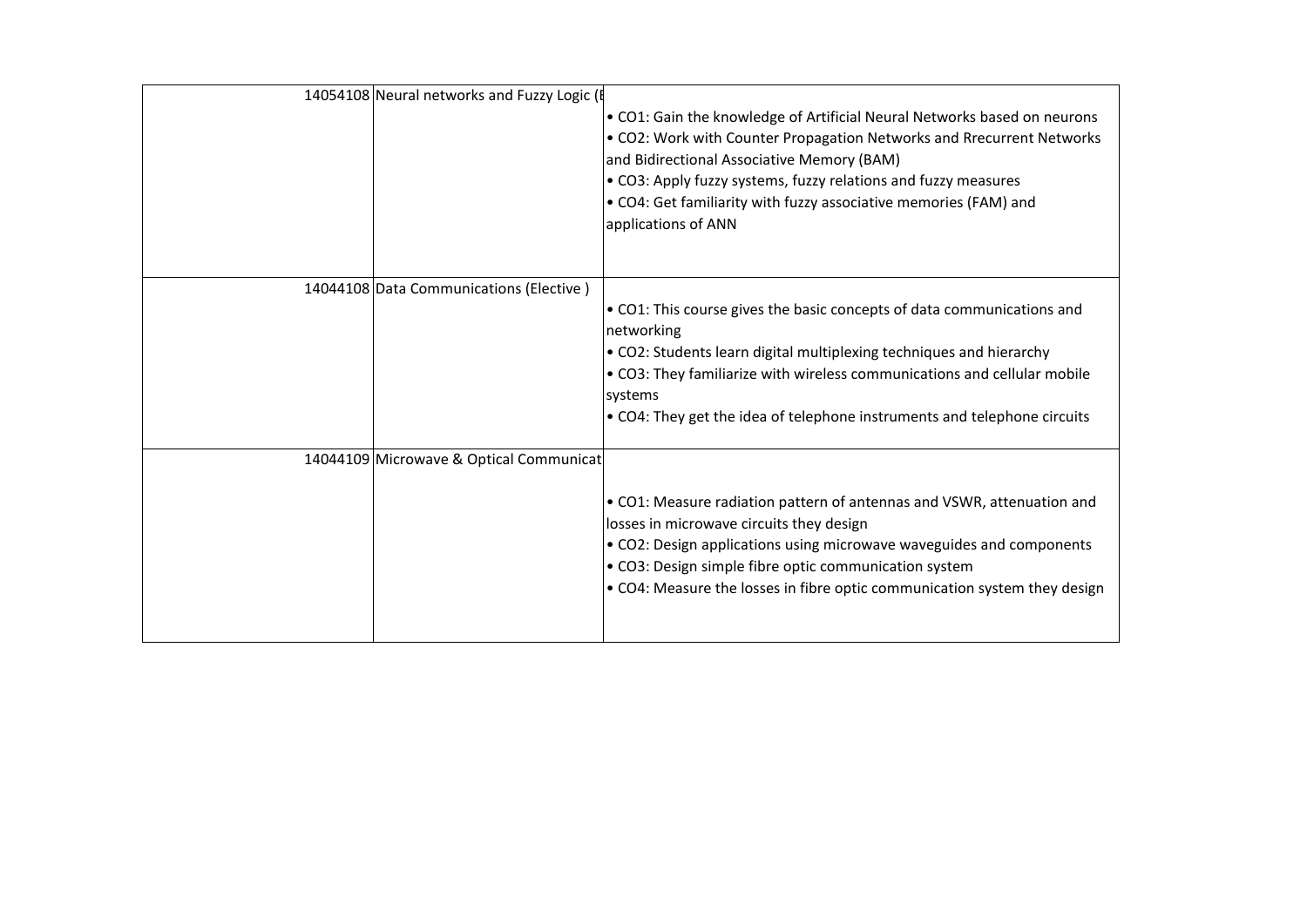| 14044110 Microprocessors & DSP lab | . CO1: Write assembly language programs to perform various arithmetic<br>and logical operations using 8086 Microprocessors.<br>. CO2: Interface 8259-Interrupt controller and 8279-keyboard display with<br>the 8086 microprocessor.<br>• CO3: Acquire An in-depth knowledge of applying the concepts on real-time<br>applications.<br>• CO4: Verify linear and circular convolutions using DSP processors<br>(TMS320C6748).                                           |
|------------------------------------|------------------------------------------------------------------------------------------------------------------------------------------------------------------------------------------------------------------------------------------------------------------------------------------------------------------------------------------------------------------------------------------------------------------------------------------------------------------------|
|                                    | 14044201 Cellular & Mobile Communications • CO1:Design Cellular and Mobile Radio Systems and study their<br>performance<br>• CO2: Take care of co-channel interference non co-channel interference in<br>the systems they are going to develop<br>• CO3: Apply the concepts of Frequency Management and Channel<br>Assignment and handoffs<br>. CO4: Learn and use the concepts of 'Cell coverage for signal and traffic' and<br>their effects over different terrains |
| 14044202 Digital Image Processing  | • CO1: Get broad exposure to various applications of image processing in<br>industry, medicine, and defence<br>• CO2: Learn Various transforms used in Image Processing<br>. CO3: Learn and use techniques/Algorithms for Image Enhancement,<br>Compression, Segmentation and Image restoration<br>• CO4: Apply the concepts of Digital Image Processing in academic and<br>research projects                                                                          |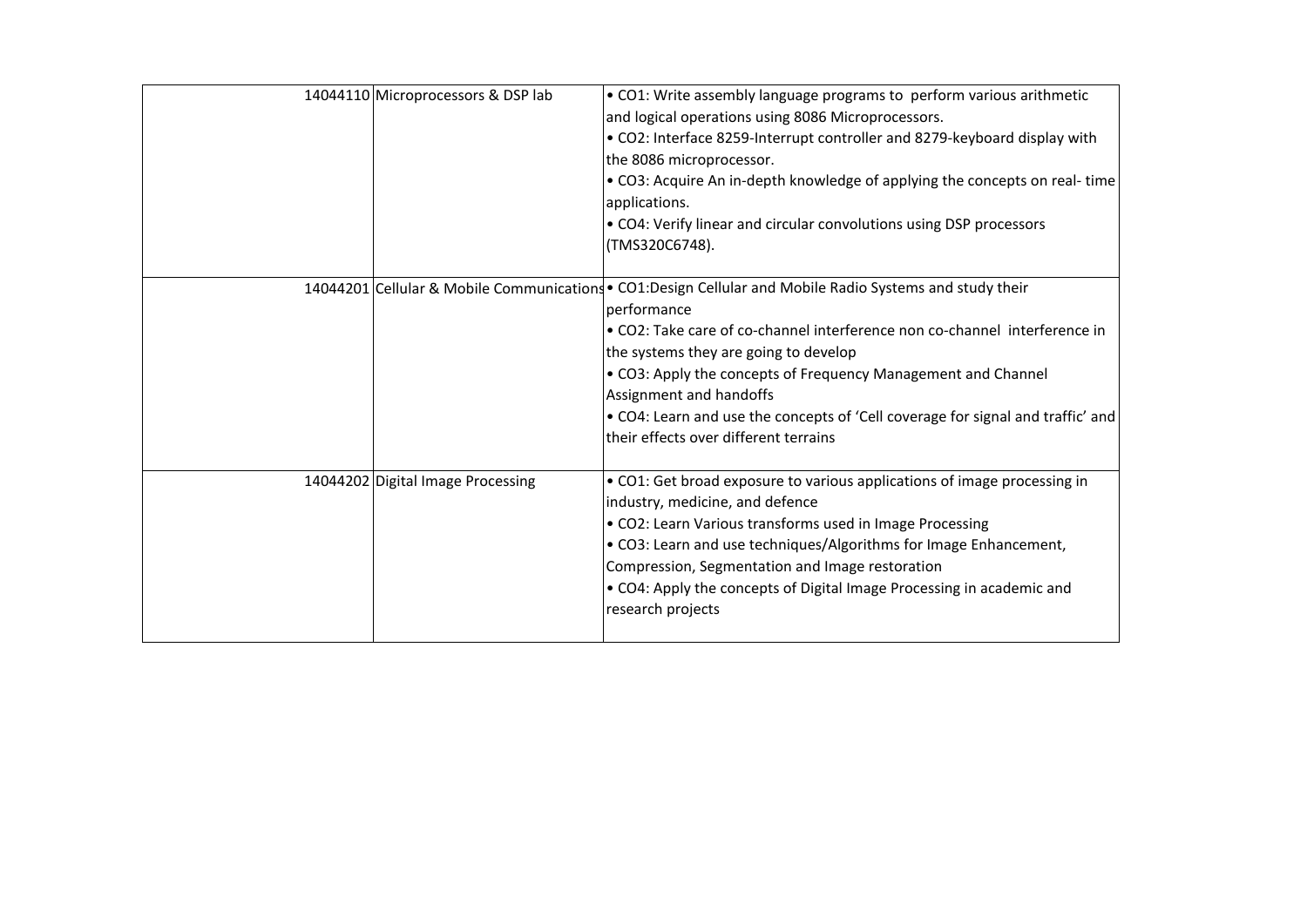| 14044203 Satellite Communications |                                                                                                                                                                                                                                                                                                                                                                                                                    |
|-----------------------------------|--------------------------------------------------------------------------------------------------------------------------------------------------------------------------------------------------------------------------------------------------------------------------------------------------------------------------------------------------------------------------------------------------------------------|
|                                   | • CO1: Apply the concepts of Satellite Communication in space research<br>• CO2: Use the knowledge of Orbital aspects involved in space<br>communication applications<br>• CO3: Design satellite link and space craft<br>. CO4: Learn the concepts of multiple access such as FDMA, TDMA, CDMA,<br>etc.and use them in the development of mobile communication systems                                             |
| 14044204 Data acquisition systems | • CO1: To apply the knowledge of various amplifiers and filters in pre-<br>processing systems used in data acquisition systems.<br>• CO2: To select appropriate recording system (recorders and plotters) for a<br>given data acquisition systems<br>• CO3: Apply their knowledge in remote data acquisition<br>• CO4: Enrich the knowledge of display systems                                                     |
|                                   | 14044205 Spread Spectrum Communications • CO1: Analyze the performance of spreading code acquisition and tracking<br>circuits.<br>• CO2: Describe the differences and benefits of different types of spreading<br>codes.<br>• CO3: Analyze the performance of spread spectrum systems in the presence<br>of interference.<br>• CO4: Select the major factors influencing the capacity of CDMA wireless<br>networks |